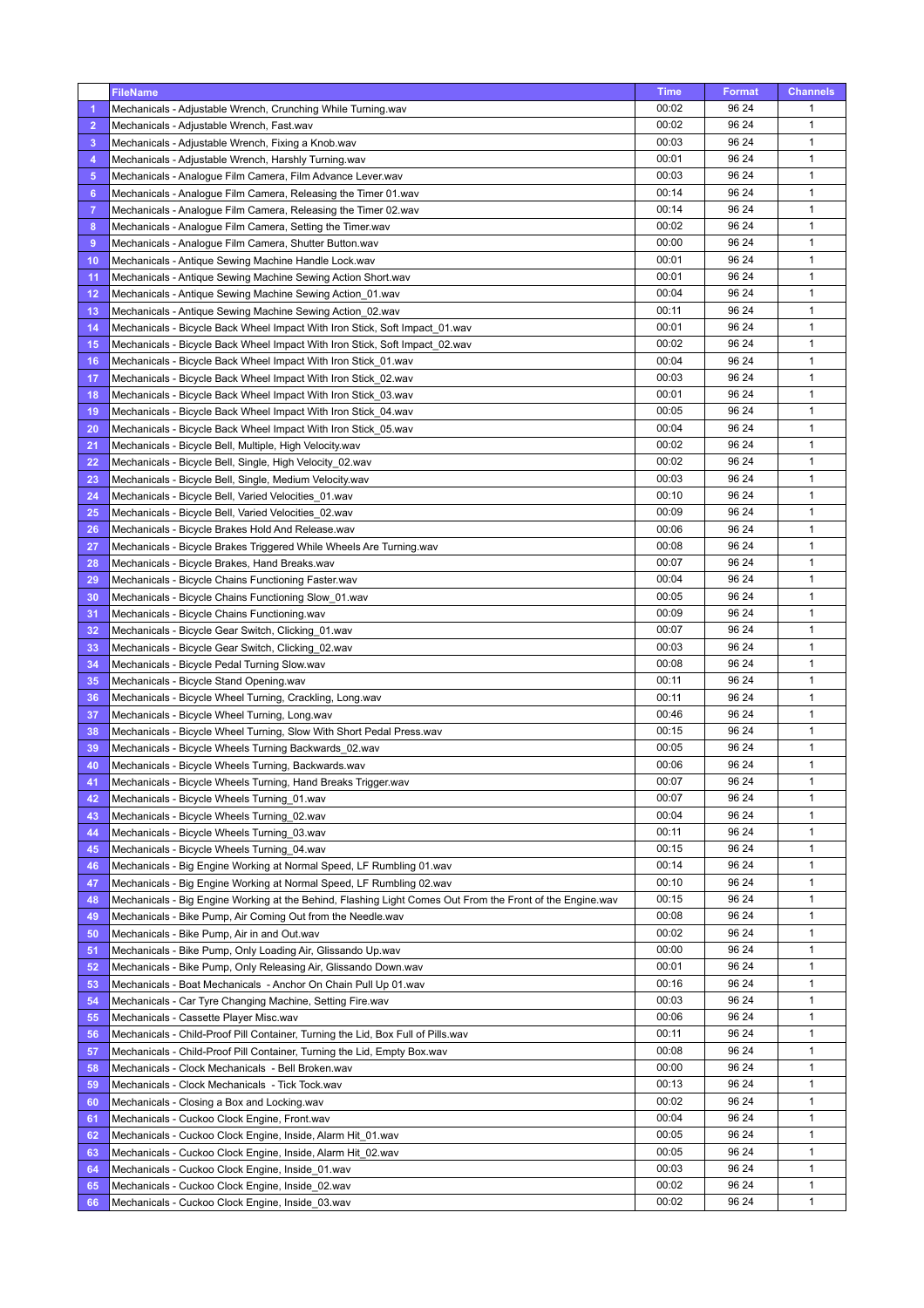| 67  | Mechanicals - Cuckoo Clock Engine, Inside_04.wav                                                         | 00:03 | 96 24 | 1            |
|-----|----------------------------------------------------------------------------------------------------------|-------|-------|--------------|
| 68  | Mechanicals - Cuckoo Clock Engine, Inside_05.wav                                                         | 00:01 | 96 24 | $\mathbf{1}$ |
| 69  | Mechanicals - Cuckoo Clock Engine, Inside_06.wav                                                         | 00:03 | 96 24 | 1            |
| 70  | Mechanicals - Drill Medium-High Speed.wav                                                                | 00:05 | 96 24 | $\mathbf{1}$ |
| 71  | Mechanicals - Drill Ramp Updown.wav                                                                      | 00:02 | 96 24 | 1            |
| 72  | Mechanicals - Electric Hand Tufting Gun, Rug Machines, Fast, On The Cloth, Mid Intervals, 01 wav         | 00:06 | 96 24 | 1            |
| 73  | Mechanicals - Electric Hand Tufting Gun, Rug Machines, Fast, On The Cloth, Mid Intervals, 02.wav         | 00:06 | 96 24 | $\mathbf{1}$ |
| 74  | Mechanicals - Electric Hand Tufting Gun, Rug Machines, Fast, On The Cloth, Short Intervals.wav           | 00:05 | 96 24 | $\mathbf{1}$ |
| 75  | Mechanicals - Electric Hand Tufting Gun, Rug Machines, Fast, On The Cloth.wav                            | 00:08 | 96 24 | 1            |
| 76  | Mechanicals - Electric Hand Tufting Gun, Rug Machines, Fast, Weaving with Mid Intervals.wav              | 00:05 | 96 24 | 1            |
| 77  | Mechanicals - Electric Hand Tufting Gun, Rug Machines, Fast, Weaving with Short Intervals.wav            | 00:06 | 96 24 | 1            |
|     |                                                                                                          | 00:08 | 96 24 | $\mathbf{1}$ |
| 78  | Mechanicals - Electric Hand Tufting Gun, Rug Machines, Fast.wav                                          | 00:02 | 96 24 | $\mathbf{1}$ |
| 79  | Mechanicals - Electric Hand Tufting Gun, Rug Machines, Normal Speed, On The Cloth, 01 wav                |       |       |              |
| 80  | Mechanicals - Electric Hand Tufting Gun, Rug Machines, Normal Speed, On The Cloth, 02.wav                | 00:06 | 96 24 | 1            |
| 81  | Mechanicals - Electric Hand Tufting Gun, Rug Machines, Normal Speed, On The Cloth, 03.wav                | 00:07 | 96 24 | 1            |
| 82  | Mechanicals - Electric Hand Tufting Gun, Rug Machines, Normal Speed, On The Cloth, Mid Intervals, 01 wav | 00:02 | 96 24 | 1            |
| 83  | Mechanicals - Electric Hand Tufting Gun, Rug Machines, Normal Speed, On The Cloth, Mid Intervals, 02 wav | 00:08 | 96 24 | $\mathbf{1}$ |
| 84  | Mechanicals - Electric Hand Tufting Gun, Rug Machines, Normal Speed, Weaving with Mid Intervals.wav      | 00:03 | 96 24 | $\mathbf{1}$ |
| 85  | Mechanicals - Electric Hand Tufting Gun, Rug Machines, Normal Speed, Weaving with Short Intervals wav    | 00:06 | 96 24 | 1            |
| 86  | Mechanicals - Electric Hand Tufting Gun, Rug Machines, Normal Speed.wav                                  | 00:05 | 96 24 | 1            |
| 87  | Mechanicals - Electric Hand Tufting Gun, Rug Machines, Very Fast, On The Cloth, Mid Intervals, 01 wav    | 00:03 | 96 24 | 1            |
| 88  | Mechanicals - Electric Hand Tufting Gun, Rug Machines, Very Fast, On The Cloth, Mid Intervals, 02 wav    | 00:02 | 96 24 | $\mathbf{1}$ |
| 89  | Mechanicals - Electric Hand Tufting Gun, Rug Machines, Very Fast, On The Cloth.wav                       | 00:09 | 96 24 | 1            |
| 90  | Mechanicals - Electric Hand Tufting Gun, Rug Machines, Very Fast, Weaving with Mid Intervals wav         | 00:06 | 96 24 | $\mathbf{1}$ |
| 91  | Mechanicals - Electric Hand Tufting Gun, Rug Machines, Very Fast, Weaving with Short Intervals.wav       | 00:03 | 96 24 | 1            |
| 92  | Mechanicals - Electric Hand Tufting Gun, Rug Machines, Very Fast.wav                                     | 00:05 | 96 24 | 1            |
| 93  | Mechanicals - Electric Trimmer Buzzing.wav                                                               | 00:04 | 96 24 | $\mathbf{1}$ |
| 94  | Mechanicals - Gear Wheel, Turning Repetitively.wav                                                       | 00:05 | 96 24 | 1            |
| 95  | Mechanicals - Grinder Functioning At High Speed.wav                                                      | 00:06 | 96 24 | 1            |
| 96  | Mechanicals - Grinder Functioning At Medium Speed.wav                                                    | 00:07 | 96 24 | 1            |
| 97  |                                                                                                          | 00:01 | 96 24 | 1            |
|     | Mechanicals - Gun Air Rifle Mechanicals, Action, 01.wav                                                  | 00:01 | 96 24 | 1            |
| 98  | Mechanicals - Gun Air Rifle Mechanicals, Action, 02.wav                                                  |       |       | $\mathbf{1}$ |
| 99  | Mechanicals - Kamenzer Maschinenfabrik Printing Press, Back-Under 01.wav                                 | 00:04 | 96 24 |              |
| 100 | Mechanicals - Kamenzer Maschinenfabrik Printing Press, Back-Under 02.wav                                 | 00:03 | 96 24 | $\mathbf{1}$ |
| 101 | Mechanicals - Kamenzer Maschinenfabrik Printing Press, Back-Under 03.wav                                 | 00:04 | 96 24 | $\mathbf{1}$ |
| 102 | Mechanicals - Kamenzer Maschinenfabrik Printing Press, Front 01.wav                                      | 00:04 | 96 24 | 1            |
| 103 | Mechanicals - Kamenzer Maschinenfabrik Printing Press, Front 02.wav                                      | 00:03 | 96 24 | 1            |
| 104 | Mechanicals - Kamenzer Maschinenfabrik Printing Press, Front 03.wav                                      | 00:05 | 96 24 | $\mathbf{1}$ |
| 105 | Mechanicals - Lathe Machine.wav                                                                          | 00:08 | 96 24 | 1            |
| 106 | Mechanicals - Lifting Lever 02.wav                                                                       | 00:01 | 96 24 | 1            |
| 107 | Mechanicals - Lifting Lever 03.wav                                                                       | 00:02 | 96 24 | 1            |
| 108 | Mechanicals - Lifting Lever, Fast.wav                                                                    | 00:03 | 96 24 | 1            |
| 109 | Mechanicals - Lifting Lever, Short.wav                                                                   | 00:01 | 96 24 | $\mathbf{1}$ |
| 110 | Mechanicals - Lifting Lever, Singular.wav                                                                | 00:01 | 96 24 | 1            |
| 111 | Mechanicals - Lifting Lever, Slow Attacks.wav                                                            | 00:03 | 96 24 | 1            |
| 112 | Mechanicals - Lighter Trigger 01.wav                                                                     | 00:05 | 96 24 | 1            |
| 113 | Mechanicals - Lighter Trigger 02.wav                                                                     | 00:04 | 96 24 | 1            |
| 114 | Mechanicals - Lighter Trigger_03.wav                                                                     | 00:02 | 96 24 | 1            |
| 115 | Mechanicals - Measuring Tape Gear, Click Impact 01.wav                                                   | 00:00 | 96 24 | $\mathbf{1}$ |
| 116 | Mechanicals - Measuring Tape Gear, Closing, Rolling_01.wav                                               | 00:01 | 96 24 | 1            |
| 117 | Mechanicals - Measuring Tape Gear, Opening, Crackle, Long_01.wav                                         | 00:02 | 96 24 | 1            |
|     |                                                                                                          | 00:03 | 96 24 | 1            |
| 118 | Mechanicals - Measuring Tape Gear, Opening, Crackle, Long_02.wav                                         | 00:02 | 96 24 | 1            |
| 119 | Mechanicals - Measuring Tape Gear, Opening, Crackle, Long 03.wav                                         |       |       |              |
| 120 | Mechanicals - Measuring Tape Gear, Opening, Crackle_01.wav                                               | 00:00 | 96 24 | 1            |
| 121 | Mechanicals - Measuring Tape Gear, Opening, Crackle_02.wav                                               | 00:00 | 96 24 | 1            |
| 122 | Mechanicals - Measuring Tape Gear, Opening, Crackle_03.wav                                               | 00:02 | 96 24 | 1            |
| 123 | Mechanicals - Measuring Tape Gear, Opening, Crackle_04.wav                                               | 00:01 | 96 24 | 1            |
| 124 | Mechanicals - Measuring Tape Gear, Opening, Crackle_05.wav                                               | 00:03 | 96 24 | 1            |
| 125 | Mechanicals - Measuring Tape Gear, Opening, Short Hissing_01.wav                                         | 00:02 | 96 24 | 1            |
| 126 | Mechanicals - Measuring Tape Gear, Opening, Short Hissing_02.wav                                         | 00:01 | 96 24 | 1            |
| 127 | Mechanicals - Measuring Tape, Band Sliding_01.wav                                                        | 00:01 | 96 24 | 1            |
| 128 | Mechanicals - Measuring Tape, Band Sliding_02.wav                                                        | 00:02 | 96 24 | 1            |
| 129 | Mechanicals - Measuring Tape, Band Sliding_03.wav                                                        | 00:02 | 96 24 | 1            |
| 130 | Mechanicals - Measuring Tape, Band Sliding 04.wav                                                        | 00:02 | 96 24 | $\mathbf{1}$ |
| 131 | Mechanicals - Measuring Tape, Band Sliding_05.wav                                                        | 00:01 | 96 24 | 1            |
| 132 | Mechanicals - Measuring Tape, Band Sliding_06.wav                                                        | 00:03 | 96 24 | 1            |
| 133 | Mechanicals - Mechanical Pencil Clicking.wav                                                             | 00:03 | 96 24 | 1            |
|     |                                                                                                          |       |       |              |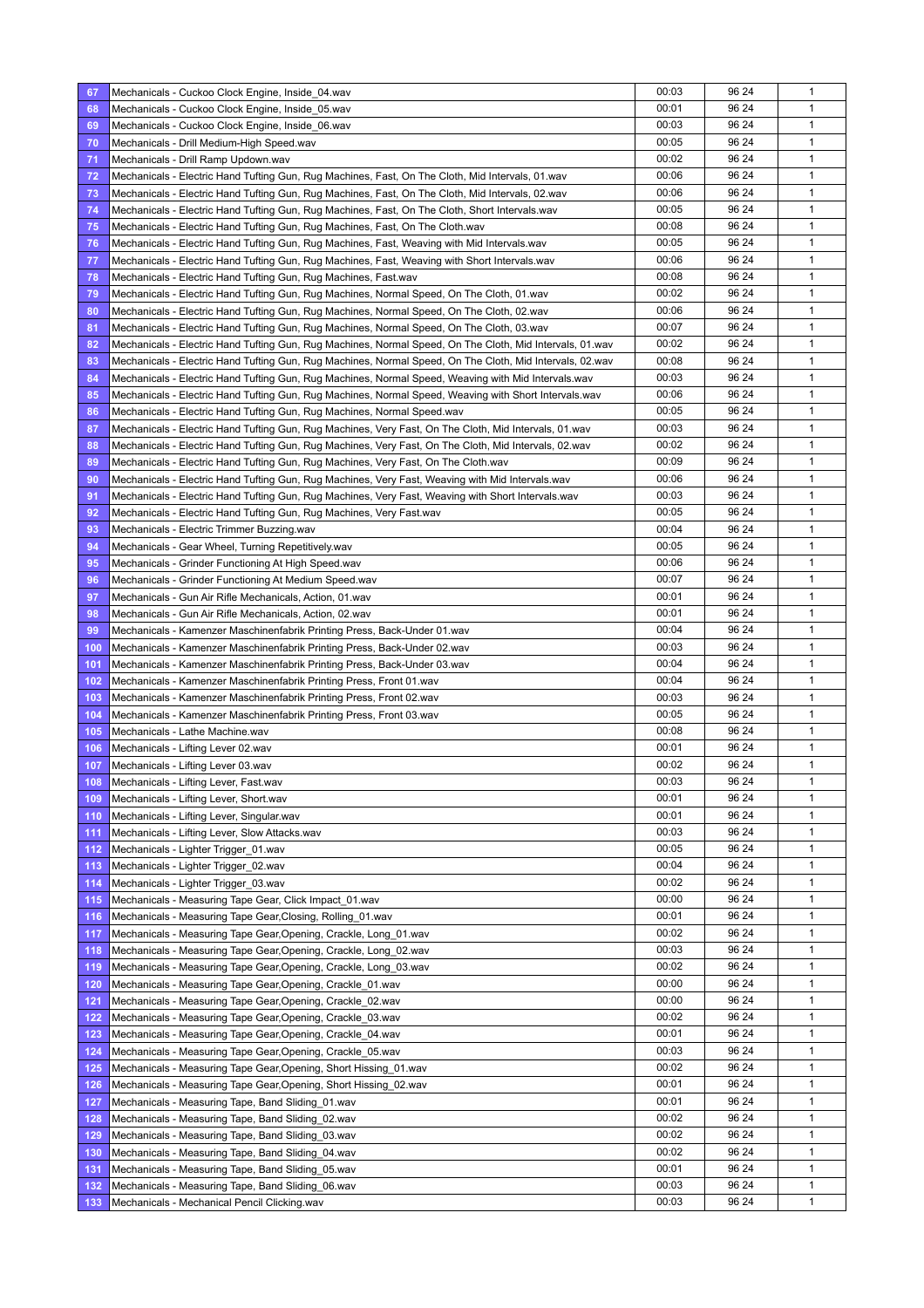| 134 | Mechanicals - Mechanically Powered Flashlight, Multiple Attacks.wav                        | 00:07 | 96 24 | 1            |
|-----|--------------------------------------------------------------------------------------------|-------|-------|--------------|
| 135 | Mechanicals - Mechanically Powered Flashlight, Multiple and Fast Attacks.wav               | 00:05 | 96 24 | $\mathbf{1}$ |
| 136 | Mechanicals - Mechanically Powered Flashlight, Single Attack.wav                           | 00:01 | 96 24 | 1            |
| 137 | Mechanicals - Metal Cash Box, Locking and Taking the Key 01 wav                            | 00:02 | 96 24 | $\mathbf{1}$ |
| 138 | Mechanicals - Metal Cash Box, Locking and Taking the Key 02 wav                            | 00:01 | 96 24 | 1            |
| 139 | Mechanicals - Metal Cash Box, Locking and Taking the Keychain.wav                          | 00:02 | 96 24 | 1            |
| 140 | Mechanicals - Metal Cash Box, Unlocking and Opening 01.wav                                 | 00:02 | 96 24 | $\mathbf{1}$ |
| 141 | Mechanicals - Metal Cash Box, Unlocking and Opening 02.wav                                 | 00:02 | 96 24 | $\mathbf{1}$ |
| 142 | Mechanicals - Metal Cash Box, Unlocking with a Keychain and Opening wav                    | 00:02 | 96 24 | 1            |
| 143 | Mechanicals - Metal Cash Box, Unlocking, and then Locking Back.wav                         | 00:05 | 96 24 | 1            |
| 144 | Mechanicals - Metallic Grinder Mechanics Function, Stone Floor wav                         | 00:11 | 96 24 | 1            |
| 145 | Mechanicals - Meter Measurement Tape, Folding 01.wav                                       | 00:03 | 96 24 | $\mathbf{1}$ |
| 146 | Mechanicals - Meter Measurement Tape, Folding 02.wav                                       | 00:03 | 96 24 | $\mathbf{1}$ |
| 147 | Mechanicals - Meter Measurement Tape, Folding 03.wav                                       | 00:03 | 96 24 | 1            |
| 148 | Mechanicals - Meter Measurement Tape, Unfolding 01.wav                                     | 00:02 | 96 24 | 1            |
| 149 | Mechanicals - Meter Measurement Tape, Unfolding 02.wav                                     | 00:03 | 96 24 | 1            |
| 150 | Mechanicals - Meter Measurement Tape, Unfolding, then Folding Back 01 wav                  | 00:09 | 96 24 | $\mathbf{1}$ |
| 151 | Mechanicals - Misc Scale Step Off.wav                                                      | 00:08 | 96 24 | 1            |
| 152 | Mechanicals - Mouse Wheel Turning, Harsh Texture_01.wav                                    | 00:03 | 96 24 | 1            |
| 153 | Mechanicals - Mouse Wheel Turning, Harsh Texture_02.wav                                    | 00:02 | 96 24 | 1            |
| 154 | Mechanicals - Mouse Wheel Turning, Harsh Texture_03.wav                                    | 00:02 | 96 24 | 1            |
| 155 | Mechanicals - Movement Gizmo 01.wav                                                        | 00:00 | 96 24 | $\mathbf{1}$ |
| 156 | Mechanicals - Movement Gizmo 02.wav                                                        | 00:01 | 96 24 | 1            |
| 157 | Mechanicals - Movement Gizmo 03.wav                                                        | 00:00 | 96 24 | 1            |
| 158 | Mechanicals - Movement Gizmo 04.wav                                                        | 00:01 | 96 24 | 1            |
| 159 | Mechanicals - Music Box, Forcing the Mechanism.wav                                         | 00:02 | 96 24 | 1            |
| 160 | Mechanicals - Music Box, Turning the Mechanism the Wrong Way 01 wav                        | 00:05 | 96 24 | 1            |
| 161 | Mechanicals - Music Box, Turning the Mechanism the Wrong Way 02 way                        | 00:05 | 96 24 | 1            |
| 162 | Mechanicals - Music Box, Turning the Mechanism the Wrong Way 03 wav                        | 00:04 | 96 24 | 1            |
| 163 | Mechanicals - Music Box, Turning the Mechanism the Wrong Way 04 wav                        | 00:04 | 96 24 | 1            |
| 164 | Mechanicals - Music Box, Turning the Mechanism the Wrong Way 05 wav                        | 00:04 | 96 24 | 1            |
| 165 | Mechanicals - Music Box, Turning the Mechanism the Wrong Way, Slow and Long wav            | 00:09 | 96 24 | 1            |
| 166 | Mechanicals - Obj Household Flat Iron Button Switch Mechanicals_01.wav                     | 00:00 | 96 24 | $\mathbf{1}$ |
| 167 | Mechanicals - Obj Household Flat Iron Button Switch Mechanicals 02.wav                     | 00:01 | 96 24 | $\mathbf{1}$ |
| 168 | Mechanicals - Obj Household Flat Iron Button Switch Mechanicals 03.wav                     | 00:01 | 96 24 | $\mathbf{1}$ |
| 169 | Mechanicals - Obj Household Flat Iron Button Switch Mechanicals_04.wav                     | 00:02 | 96 24 | 1            |
| 170 | Mechanicals - Pipe Cutter Functions_01.wav                                                 | 00:03 | 96 24 | 1            |
| 171 | Mechanicals - Pipe Cutter Functions_02.wav                                                 | 00:03 | 96 24 | $\mathbf{1}$ |
| 172 | Mechanicals - Pipe Cutter Functions 03.wav                                                 | 00:10 | 96 24 | 1            |
| 173 | Mechanicals - Pipe Cutter Functions 04.wav                                                 | 00:08 | 96 24 | 1            |
| 174 | Mechanicals - Pipe Cutter Functions 05.wav                                                 | 00:07 | 96 24 | 1            |
| 175 | Mechanicals - Printer Functions With Paper_01.wav                                          | 00:14 | 96 24 | 1            |
| 176 | Mechanicals - Printer Functions With Paper 02.wav                                          | 00:14 | 96 24 | $\mathbf{1}$ |
| 177 | Mechanicals - Printer Functions Without Paper 01.wav                                       | 00:05 | 96 24 | 1            |
| 178 | Mechanicals - Printer Functions Without Paper_02.wav                                       | 00:07 | 96 24 | 1            |
| 179 | Mechanicals - Printer Latch Opens.wav                                                      | 00:01 | 96 24 | 1            |
| 180 | Mechanicals - Scissors Multiple Cuts, Long Intervals.wav                                   | 00:02 | 96 24 | 1            |
| 181 | Mechanicals - Scissors Multiple Cuts, Short Intervals_01.wav                               | 00:01 | 96 24 | 1            |
| 182 | Mechanicals - Scissors Multiple Cuts, Short Intervals 02.wav                               | 00:02 | 96 24 | $\mathbf{1}$ |
| 183 | Mechanicals - Scissors Multiple Cuts, Short Intervals 03.wav                               | 00:01 | 96 24 | 1            |
| 184 | Mechanicals - Scissors Multiple Cuts, Short Intervals_04.wav                               | 00:02 | 96 24 | 1            |
| 185 | Mechanicals - Scissors Paper Cut_01.wav                                                    | 00:03 | 96 24 | 1            |
| 186 | Mechanicals - Scissors Paper Cut 02.wav                                                    | 00:04 | 96 24 | 1            |
| 187 | Mechanicals - Scissors Single Cut 01.wav                                                   | 00:00 | 96 24 | 1            |
| 188 | Mechanicals - Scissors Single Cut_02.wav                                                   | 00:01 | 96 24 | 1            |
| 189 | Mechanicals - Scissors Single Cut_03.wav                                                   | 00:00 | 96 24 | 1            |
| 190 | Mechanicals - Small Engine, Slowing Down to a Speed, and Keep Working at the New Speed wav | 00:07 | 96 24 | 1            |
| 191 | Mechanicals - Small Toy Mechanics, Crackling_01.wav                                        | 00:03 | 96 24 | 1            |
|     |                                                                                            | 00:02 | 96 24 | 1            |
| 192 | Mechanicals - Small Toy Mechanics, Crackling_02.wav                                        | 00:00 | 96 24 | 1            |
| 193 | Mechanicals - Small Toy Mechanics, Crackling 03.wav                                        | 00:00 | 96 24 | 1            |
| 194 | Mechanicals - Small Toy Mechanics, Crackling_04.wav                                        | 00:01 | 96 24 | 1            |
| 195 | Mechanicals - Small Toy Mechanics, Crackling 05.wav                                        | 00:02 | 96 24 | 1            |
| 196 | Mechanicals - Spin Dryer Lid, Spinning and Letting Go 01.wav                               | 00:02 | 96 24 | $\mathbf{1}$ |
| 197 | Mechanicals - Spin Dryer Lid, Spinning and Letting Go 02.wav                               | 00:05 | 96 24 | 1            |
| 198 | Mechanicals - Spin Dryer, Fast, Short.wav                                                  | 00:13 | 96 24 | 1            |
| 199 | Mechanicals - Spin Dryer, Long, Slow.wav                                                   | 00:27 | 96 24 | 1            |
| 200 | Mechanicals - Spin Dryer, Spinning and then Letting Go 01 wav                              |       |       |              |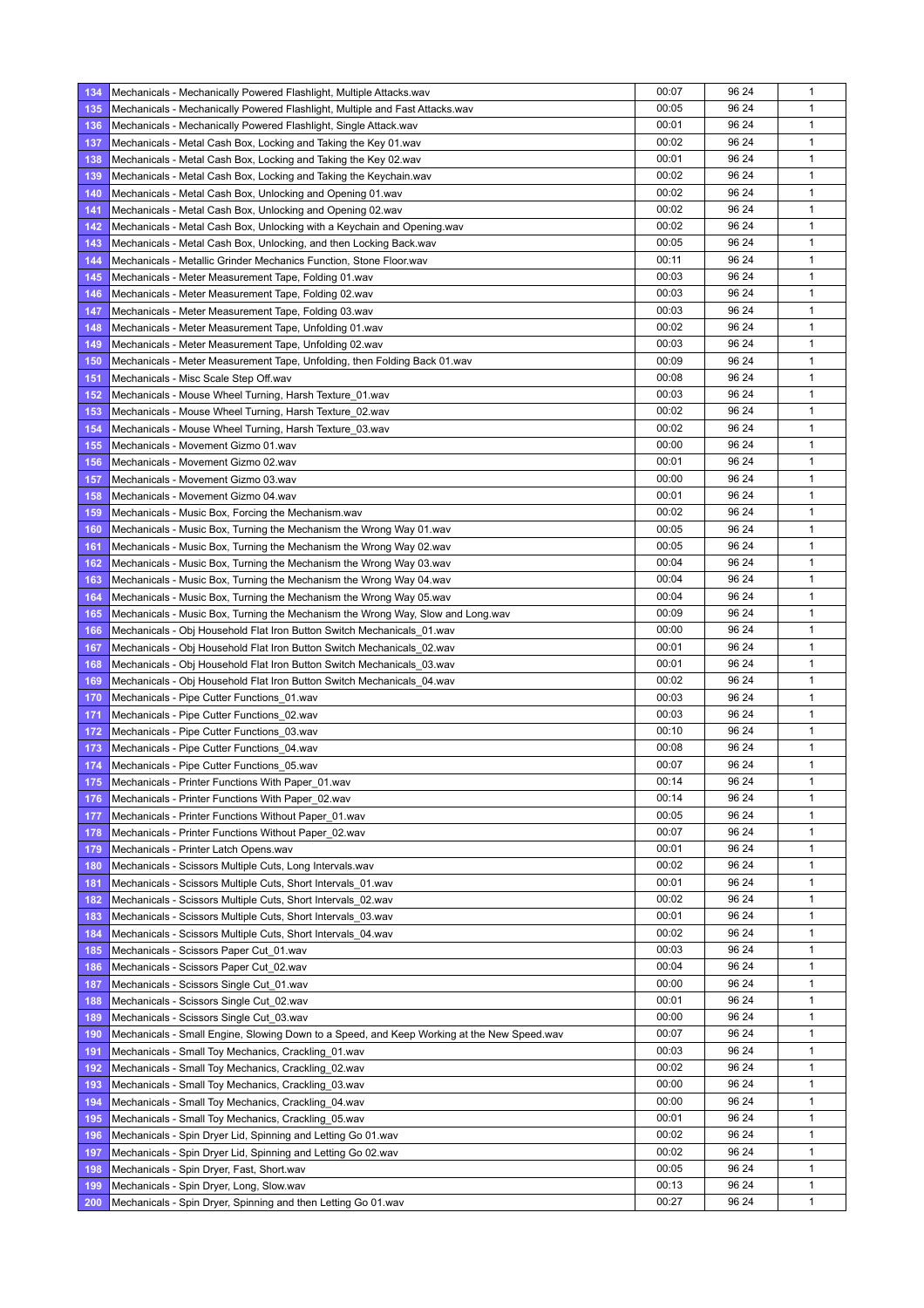| 201 | Mechanicals - Spin Dryer, Spinning and then Letting Go 02 wav                                                                          | 00:20 | 96 24          | 1            |
|-----|----------------------------------------------------------------------------------------------------------------------------------------|-------|----------------|--------------|
| 202 | Mechanicals - Spin Dryer, Spinning its Lid Alone.wav                                                                                   | 00:00 | 96 24          | 1            |
| 203 | Mechanicals - Stapler Mechanism, High Pitch Metallic Screeching 01.wav                                                                 | 00:05 | 96 24          | 1            |
| 204 | Mechanicals - Stapler Mechanism, High Pitch Metallic Screeching_02.wav                                                                 | 00:06 | 96 24          | 1            |
| 205 | Mechanicals - Stapler Press 01.wav                                                                                                     | 00:03 | 96 24          | 1            |
| 206 | Mechanicals - Stapler Press 02.wav                                                                                                     | 00:06 | 96 24          | 1            |
| 207 | Mechanicals - Telephone Dialing, Spinning, Fast 01.wav                                                                                 | 00:03 | 96 24          | $\mathbf{1}$ |
| 208 | Mechanicals - Telephone Dialing, Spinning, Fast_02.wav                                                                                 | 00:02 | 96 24          | 1            |
| 209 | Mechanicals - Telephone Dialing, Spinning, Fast_03.wav                                                                                 | 00:02 | 96 24          | 1            |
| 210 | Mechanicals - Telephone Dialing, Spinning, Fast_04.wav                                                                                 | 00:04 | 96 24          | 1            |
| 211 | Mechanicals - Telephone Dialing, Spinning, Fast_05.wav                                                                                 | 00:03 | 96 24          | 1            |
| 212 | Mechanicals - Telephone Dialing, Spinning, Fast_06.wav                                                                                 | 00:01 | 96 24          | $\mathbf{1}$ |
| 213 | Mechanicals - Telephone Dialing, Spinning, Fast_07.wav                                                                                 | 00:03 | 96 24          | $\mathbf{1}$ |
| 214 | Mechanicals - Telephone Dialing, Spinning, Fast_08.wav                                                                                 | 00:03 | 96 24          | $\mathbf{1}$ |
| 215 | Mechanicals - Telephone Dialing, Spinning, Fast_09.wav                                                                                 | 00:03 | 96 24          | 1            |
| 216 | Mechanicals - Telephone Dialing 01.wav                                                                                                 | 00:03 | 96 24          | 1            |
| 217 | Mechanicals - Telephone Dialing_02.wav                                                                                                 | 00:02 | 96 24          | $\mathbf{1}$ |
| 218 |                                                                                                                                        | 00:03 | 96 24          | $\mathbf{1}$ |
|     | Mechanicals - Telephone Dialing_03.wav                                                                                                 | 00:03 | 96 24          | 1            |
| 219 | Mechanicals - Telephone Dialing 04.wav                                                                                                 |       |                |              |
| 220 | Mechanicals - Telephone Dialing 05.wav                                                                                                 | 00:03 | 96 24          | 1            |
| 221 | Mechanicals - Telephone Dialing_06.wav                                                                                                 | 00:03 | 96 24          | 1            |
| 222 | Mechanicals - Telephone Dialing_07.wav                                                                                                 | 00:04 | 96 24          | $\mathbf{1}$ |
| 223 | Mechanicals - Telephone Putting Down With Ringtone Harmonics 01.wav                                                                    | 00:04 | 96 24          | $\mathbf{1}$ |
| 224 | Mechanicals - Telephone Putting Down With Ringtone Harmonics_02.wav                                                                    | 00:03 | 96 24          | 1            |
| 225 | Mechanicals - Telephone Putting Down With Ringtone Harmonics 03.wav                                                                    | 00:04 | 96 24          | 1            |
| 226 | Mechanicals - Telephone Putting Down 01.wav                                                                                            | 00:01 | 96 24          | 1            |
| 227 | Mechanicals - Telephone Putting Down 02.wav                                                                                            | 00:03 | 96 24          | $\mathbf{1}$ |
| 228 | Mechanicals - Toy Car Mechanism, Winding Up 01.wav                                                                                     | 00:03 | 96 24          | $\mathbf{1}$ |
| 229 | Mechanicals - Toy Car Mechanism, Winding Up 02.wav                                                                                     | 00:03 | 96 24          | 1            |
| 230 | Mechanicals - Toy Car Mechanism, Winding Up_03.wav                                                                                     | 00:05 | 96 24          | 1            |
| 231 | Mechanicals - Toy Car Mechanism, Winding Up_04.wav                                                                                     | 00:03 | 96 24          | 1            |
| 232 | Mechanicals - Toy Robot's Key Fluttering.wav                                                                                           | 00:01 | 96 24          | $\mathbf{1}$ |
| 233 | Mechanicals - Toy Robot's Key Turning.wav                                                                                              | 00:01 | 96 24          | 1            |
| 234 | Mechanicals - Toy Robot, Loosely Winding Up.wav                                                                                        | 00:02 | 96 24          | 1            |
| 235 | Mechanicals - Toy Robot, Winding Up Slowly.wav                                                                                         | 00:05 | 96 24          | 1            |
| 236 | Mechanicals - Toy Robot, Winding the Wrong Way with Force wav                                                                          | 00:07 | 96 24          | 1            |
| 237 | Mechanicals - Toy Robot, Winding up, Releasing, forcing the Wrong Way, wav                                                             | 00:15 | 96 24          | 1            |
| 238 | Mechanicals - Typewriter Ringing, Multiple Hits 01.wav                                                                                 | 00:09 | 96 24          | 1            |
| 239 | Mechanicals - Typewriter Ringing, Single Hit_01.wav                                                                                    | 00:05 | 96 24          | 1            |
| 240 | Mechanicals - Typewriter Typing Clicks 01.wav                                                                                          | 00:02 | 96 24          | 1            |
| 241 | Mechanicals - Typewriter Typing Clicks_02.wav                                                                                          | 00:02 | 96 24          | $\mathbf{1}$ |
| 242 | Mechanicals - Typewriter Typing Clicks_03.wav                                                                                          | 00:03 | 96 24          | 1            |
| 243 | Mechanicals - Typewriter Typing Clicks 04.wav                                                                                          | 00:04 | 96 24          | $\mathbf{1}$ |
| 244 | Mechanicals - Typewriter, Alarm Bell 01.wav                                                                                            | 00:03 | 96 24          | 1            |
| 245 | Mechanicals - Typewriter, Alarm Bell 02.wav                                                                                            | 00:02 | 96 24          | $\mathbf{1}$ |
| 246 | Mechanicals - Typewriter, Body Mechanics, Paper Rolling Pin Crackle 01.wav                                                             | 00:08 | 96 24          | 1            |
| 247 | Mechanicals - Typewriter, Body Mechanics, Paper Rolling Pin Crackle 02.wav                                                             | 00:02 | 96 24          | 1            |
| 248 | Mechanicals - Typewriter, Body Mechanics, Pressing Buttons 01.wav                                                                      | 00:07 | 96 24          | 1            |
| 249 | Mechanicals - Typewriter, Body Mechanics, Pressing Buttons_02.wav                                                                      | 00:01 | 96 24          | 1            |
| 250 | Mechanicals - Typewriter, Body Mechanics, Pressing Buttons_03.wav                                                                      | 00:04 | 96 24          | 1            |
| 251 | Mechanicals - Typewriter, Body Mechanics, Pressing Buttons_04.wav                                                                      | 00:03 | 96 24          | 1            |
| 252 | Mechanicals - Typewriter, Body Mechanics, Pressing Buttons_05.wav                                                                      | 00:08 | 96 24          | 1            |
| 253 | Mechanicals - Typewriter, Body Mechanics, Pressing Buttons_06.wav                                                                      | 00:02 | 96 24          | 1            |
| 254 |                                                                                                                                        | 00:02 | 96 24          | $\mathbf{1}$ |
| 255 | Mechanicals - Typewriter, Body Mechanics, Pressing Buttons 07.wav<br>Mechanicals - Typewriter, Body Mechanics, Pressing Buttons_08.wav | 00:04 | 96 24          | 1            |
|     |                                                                                                                                        |       |                |              |
| 256 | Mechanicals - Typewriter, Body Mechanics, Pressing Buttons_09.wav                                                                      | 00:02 | 96 24<br>96 24 | 1            |
| 257 | Mechanicals - Typewriter, Body Mechanics, Pulling The Small Lever Multiple Times.wav                                                   | 00:03 |                | 1            |
| 258 | Mechanicals - Typewriter, Body Mechanics, Pulling The Small Lever_01.wav                                                               | 00:02 | 96 24          | 1            |
| 259 | Mechanicals - Typewriter, Body Mechanics, Pulling The Small Lever_02.wav                                                               | 00:02 | 96 24          | $\mathbf{1}$ |
| 260 | Mechanicals - Typewriter, Body Mechanics, Pulling The Small Lever_03.wav                                                               | 00:01 | 96 24          | 1            |
| 261 | Mechanicals - Typewriter, Carriage Return Lever with Platen Knob, Slowly.wav                                                           | 00:13 | 96 24          | 1            |
| 262 | Mechanicals - Typewriter, Carriage Return Lever, Long and Messy.wav                                                                    | 00:07 | 96 24          | 1            |
| 263 | Mechanicals - Typewriter, Carriage Return Lever, Slowly_2.wav                                                                          | 00:07 | 96 24          | 1            |
| 264 | Mechanicals - Typewriter, Carriage Return Lever.wav                                                                                    | 00:06 | 96 24          | 1            |
| 265 | Mechanicals - Typewriter, Color Switch, Fast Clicks.wav                                                                                | 00:04 | 96 24          | 1            |
| 266 | Mechanicals - Typewriter, Color Switch, Singular_2.wav                                                                                 | 00:01 | 96 24          | 1            |
| 267 | Mechanicals - Typewriter, Dropping to a Rigid Surface wav                                                                              | 00:04 | 96 24          | 1            |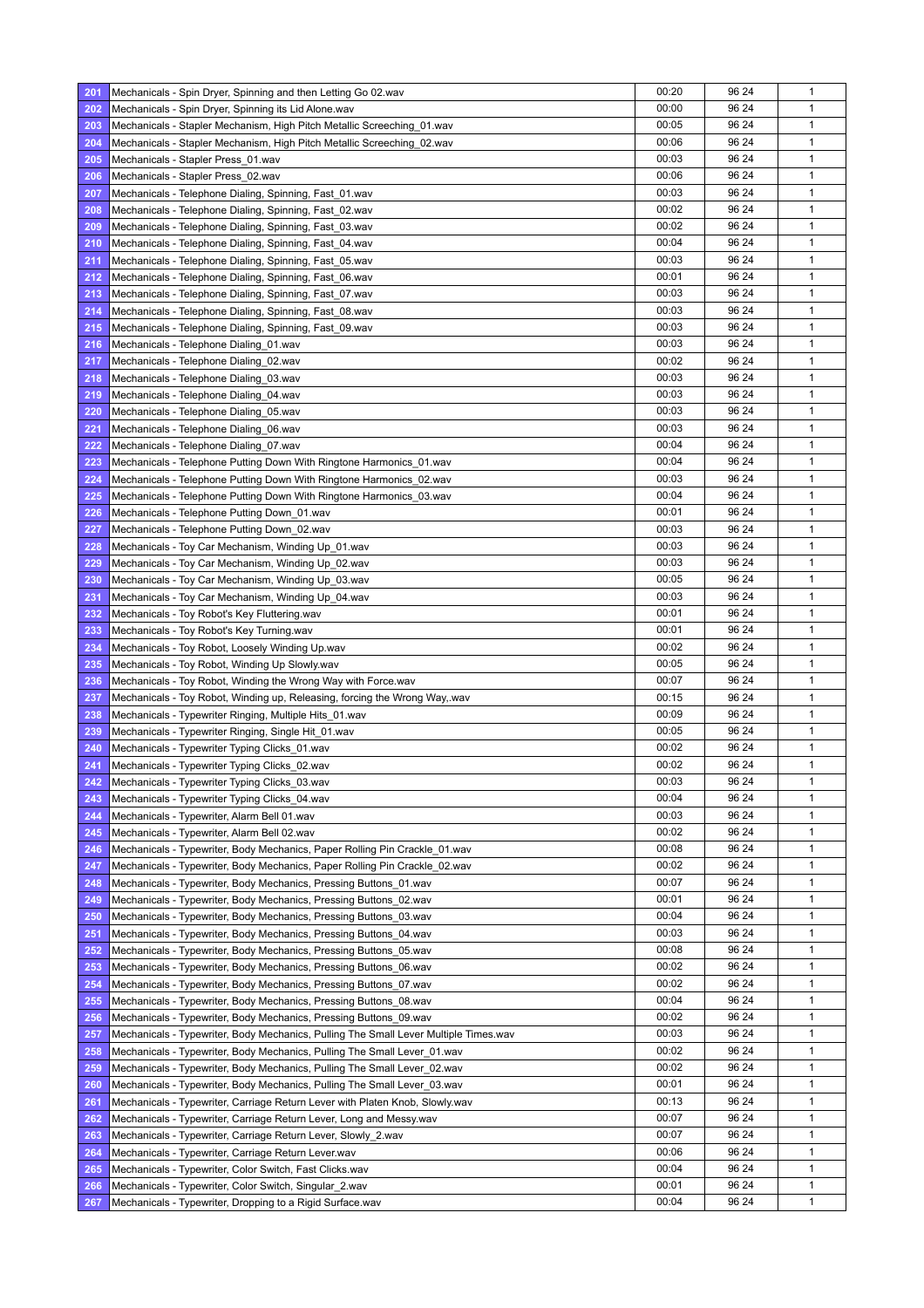| 268        | Mechanicals - Typewriter, Dropping to a Soft Surface.wav                                    | 00:02 | 96 24 | $\mathbf{1}$ |
|------------|---------------------------------------------------------------------------------------------|-------|-------|--------------|
| 269        | Mechanicals - Typewriter, Fast Typing with Alarm Bell.wav                                   | 00:11 | 96 24 | $\mathbf{1}$ |
| 270        | Mechanicals - Typewriter, Half-hitting Space Key, with Intervals.wav                        | 00:03 | 96 24 | 1            |
| 271        | Mechanicals - Typewriter, Half-hitting the Space Button, Fast.wav                           | 00:04 | 96 24 | $\mathbf{1}$ |
| 272        | Mechanicals - Typewriter, Hitting Space Vigorously.wav                                      | 00:05 | 96 24 | 1            |
| 273        | Mechanicals - Typewriter, Hitting Space, Long, Alarm Bell at the End.wav                    | 00:04 | 96 24 | 1            |
| 274        | Mechanicals - Typewriter, Hitting Space, Long.wav                                           | 00:03 | 96 24 | $\mathbf{1}$ |
| 275        | Mechanicals - Typewriter, Platen Knob with Carriage Return Lever.wav                        | 00:12 | 96 24 | 1            |
| 276        | Mechanicals - Typewriter, Platen Knob with Feed Roller.wav                                  | 00:07 | 96 24 | 1            |
| 277        | Mechanicals - Typewriter, Platen Slide.wav                                                  | 00:02 | 96 24 | 1            |
| 278        | Mechanicals - Typewriter, Pressing Space Button, Firm Touch_01.wav                          | 00:02 | 96 24 | 1            |
| 279        | Mechanicals - Typewriter, Pressing Space Button, Repeating Fast_01.wav                      | 00:03 | 96 24 | 1            |
| 280        | Mechanicals - Typewriter, Pressing Space Button, Repeating Fast_02.wav                      | 00:03 | 96 24 | $\mathbf{1}$ |
| 281        | Mechanicals - Typewriter, Return Key, Multiple Times.wav                                    | 00:03 | 96 24 | 1            |
| 282        | Mechanicals - Typewriter, Return Key, Singular.wav                                          | 00:01 | 96 24 | 1            |
| 283        | Mechanicals - Typewriter, Rolling Paper.wav                                                 | 00:03 | 96 24 | 1            |
| 284        |                                                                                             | 00:01 | 96 24 | $\mathbf{1}$ |
|            | Mechanicals - Typewriter, Ruler Mechanic Hitting.wav                                        | 00:01 | 96 24 | $\mathbf{1}$ |
| 285        | Mechanicals - Typewriter, Ruler Mechanic, Hitting and Sliding wav                           |       |       |              |
| 286        | Mechanicals - Typewriter, Ruler Mechanic, Hitting from the Side wav                         | 00:01 | 96 24 | 1            |
| 287        | Mechanicals - Typewriter, Shift Key.wav                                                     | 00:01 | 96 24 | 1            |
| 288        | Mechanicals - Typewriter, Sliding the Feed Roller and Ribbon.wav                            | 00:08 | 96 24 | 1            |
| 289        | Mechanicals - Typewriter, Sliding the Mechanism Back and Forth, Alarm Bell at the End wav   | 00:19 | 96 24 | $\mathbf{1}$ |
| 290        | Mechanicals - Typewriter, Slow Typing 01.wav                                                | 00:08 | 96 24 | 1            |
| 291        | Mechanicals - Typewriter, Slow Typing 02.wav                                                | 00:08 | 96 24 | 1            |
| 292        | Mechanicals - Typewriter, Slow Typing 03.wav                                                | 00:09 | 96 24 | 1            |
| 293        | Mechanicals - Typewriter, Soft Typing with Space and Intervals.wav                          | 00:06 | 96 24 | $\mathbf{1}$ |
| 294        | Mechanicals - Typewriter, Soft Typing, Short.wav                                            | 00:05 | 96 24 | 1            |
| 295        | Mechanicals - Typewriter, Space Key, Repeating in Medium Speed wav                          | 00:01 | 96 24 | 1            |
| 296        | Mechanicals - Typewriter, Space Key, Short Repeating wav                                    | 00:01 | 96 24 | 1            |
| 297        | Mechanicals - Typewriter, Space Key, Two Times.wav                                          | 00:03 | 96 24 | $\mathbf{1}$ |
| 298        | Mechanicals - Typewriter, Tab Key, Two Times with Long Interval.wav                         | 00:04 | 96 24 | $\mathbf{1}$ |
| 299        | Mechanicals - Typewriter, Tab Key, with Warning Bell in the End wav                         | 00:23 | 96 24 | 1            |
| 300        | Mechanicals - Typewriter, Triggering the Letters Softly from Inside.wav                     | 00:08 | 96 24 | 1            |
| 301        | Mechanicals - Typewriter, Triggering the Letters Softly from the Inside, with Squeaking wav | 00:04 | 96 24 | 1            |
| 302        | Mechanicals - Typewriter, Triggering the Letters from the Inside, with Alarm Bell.wav       | 00:10 | 96 24 | 1            |
| 303        | Mechanicals - Typewriter, Turning the Platen Knob.wav                                       | 00:05 | 96 24 | 1            |
| 304        | Mechanicals - Typewriter, Type Lever, Down_2.wav                                            | 00:01 | 96 24 | 1            |
| 305        | Mechanicals - Typewriter, Type Lever, Up_2.wav                                              | 00:01 | 96 24 | 1            |
| 306        | Mechanicals - Typewriter, Typing Softly, Once, 01.wav                                       | 00:01 | 96 24 | 1            |
| 307        | Mechanicals - Typewriter, Typing Softly, Once, 02.wav                                       | 00:01 | 96 24 | 1            |
| 308        | Mechanicals - Typewriter, Typing Softly, Short, 01.wav                                      | 00:01 | 96 24 | $\mathbf{1}$ |
| 309        | Mechanicals - Typewriter, Typing Softly, Short, 02.wav                                      | 00:01 | 96 24 | 1            |
| 310        | Mechanicals - Typewriter, Typing, Using Many Functions.wav                                  | 00:22 | 96 24 | 1            |
| 311        | Mechanicals - Umbrella Mechanism Closing.wav                                                | 00:03 | 96 24 | 1            |
| 312        | Mechanicals - Umbrella Opens_01.wav                                                         | 00:02 | 96 24 | 1            |
| 313        | Mechanicals - Umbrella Opens_02.wav                                                         | 00:04 | 96 24 | 1            |
| 314        | Mechanicals - Umbrella Opens_03.wav                                                         | 00:03 | 96 24 | 1            |
| 315        | Mechanicals - Unlocking a Box and Opening.wav                                               | 00:02 | 96 24 | 1            |
| 316        | Mechanicals - Unlocking a Box, then Locking Back.wav                                        | 00:07 | 96 24 | 1            |
| 317        | Mechanicals - Vacuum Cleaner, Metal Tube Click, Singular.wav                                | 00:01 | 96 24 | 1            |
| 318        | Mechanicals - Vacuum Cleaner, Plastic Tube Crackling 01.wav                                 | 00:02 | 96 24 | 1            |
| 319        | Mechanicals - Vacuum Cleaner, Plastic Tube Crackling 02.wav                                 | 00:06 | 96 24 | 1            |
| 320        | Mechanicals - Vacuum Cleaner, Plastic Tube Crackling 03.wav                                 | 00:03 | 96 24 | 1            |
| 321        | Mechanicals - Vacuum Cleaner, Plastic Tube Crackling, Long.wav                              | 00:11 | 96 24 | 1            |
| 322        | Mechanicals - Ventilator Impact Single, Short_01.wav                                        | 00:01 | 96 24 | $\mathbf{1}$ |
|            |                                                                                             | 00:02 | 96 24 | 1            |
| 323<br>324 | Mechanicals - Ventilator Impact Single, Short_02.wav                                        | 00:03 | 96 24 | $\mathbf{1}$ |
|            | Mechanicals - Ventilator Impact Wit Object, Long 01.wav                                     | 00:04 |       | 1            |
| 325        | Mechanicals - Ventilator Impact Wit Object, Long_02.wav                                     |       | 96 24 |              |
| 326        | Mechanicals - Ventilator Impact Wit Object, Long 03 way                                     | 00:04 | 96 24 | 1            |
| 327        | Mechanicals - Ventilator Impact With Object, Buzzing, Long 01 wav                           | 00:05 | 96 24 | 1            |
| 328        | Mechanicals - Ventilator Impact With Object, Buzzing, Long_02.wav                           | 00:05 | 96 24 | 1            |
| 329        | Mechanicals - Ventilator Impact With Object, Buzzing, Long_03.wav                           | 00:05 | 96 24 | $\mathbf{1}$ |
| 330        | Mechanicals - Ventilator Impact With Object, Buzzing, Long_04.wav                           | 00:05 | 96 24 | 1            |
| 331        | Mechanicals - Ventilator Impact With Object, Buzzing, Short 01 wav                          | 00:01 | 96 24 | 1            |
| 332        | Mechanicals - Ventilator Impact With Object, Buzzing, Short_02.wav                          | 00:01 | 96 24 | 1            |
| 333        | Mechanicals - Ventilator Impact With Object, Harsh Texture, Long.wav                        | 00:04 | 96 24 | 1            |
| 334        | Mechanicals - Ventilator Impact With Object, Harsh Texture, Short 01.wav                    | 00:01 | 96 24 | $\mathbf{1}$ |